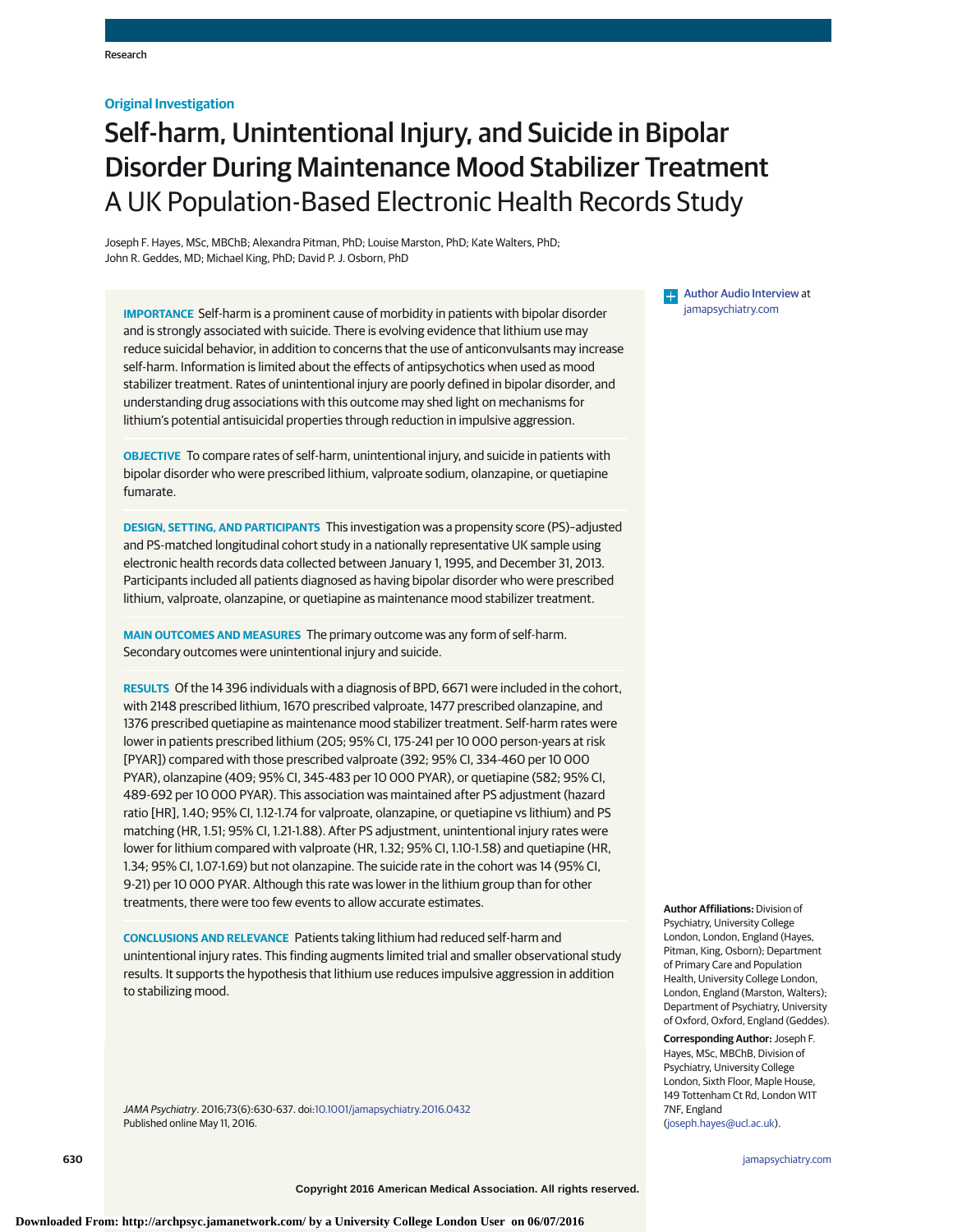elf-harm is a major cause of morbidity in bipolar disor-<br>der (BPD),<sup>1</sup> and drug treatments that reduce suicidal and<br>nonsuicidal self-harm could improve quality of life for<br>individuals with PPD and their families <sup>2</sup> Eurthe der (BPD),<sup>1</sup> and drug treatments that reduce suicidal and individuals with BPD and their families.<sup>2</sup> Furthermore, individuals who self-harm have a substantially increased suicide risk.<sup>3</sup> Bipolar disorder is associated with an annual risk of suicidal acts that is 10 times that of the general population $4$  and a lifetime risk of suicide that is almost 15 times greater.<sup>5</sup> Randomized clinical trials of maintenance medication show that drugs like lithium, valproate sodium, olanzapine, and quetiapine fumarate can stabilize mood.6,7However, balancing the relative benefits and potential risks of these medications is not straightforward, and potential drug effects on self-harm have been underexamined in this regard.

Because trials often exclude those with a history of suicidal behavior, drug effects on self-harm have been difficult to quantify due to low event rates.<sup>8</sup> The findings of a meta-analysis<sup>9</sup> of 48 trials suggested that suicide was less likely in people prescribed lithium than placebo or active comparator groups but found no difference in self-harm rates. The results of observational studies have suggested that lithium use may reduce fatal and nonfatal self-harm compared with maintenance treatment alternatives, most commonly anticonvulsant medication,<sup>10-14</sup> but the findings have not always been consistent.15-17 After a warning from the US Food and Drug Administration<sup>18</sup> that anticonvulsant medications carry an increased risk of suicidal self-harm, a number of studies investigated this issue in BPD. A meta-analysis<sup>19</sup> that included only patients with BPD and several observational studies<sup>20-22</sup> did not replicate this finding. There are sparse data on the association between antipsychotic medication use and self-harm. Small retrospective cohorts have shown no difference in suicidal self-harm in patients taking olanzapine or quetiapine<sup>23</sup> and have demonstrated higher rates of suicide attempts in those prescribed second-generation antipsychotics compared with lithium or valproate.<sup>16,24</sup>

Risk of unintentional injury has also been understudied in BPD despite deaths from unintentional injury being approximately 6 times higher in BPD than in the general population.<sup>25</sup> Although unintentional injuries are often recorded in drug trials, they are rarely reported as important outcomes.<sup>26</sup> Observational studies of drug treatments are even more limited.<sup>27</sup> It has been suggested that unintentional injuries are associated with hypomanic rather than depressive morbidity,<sup>28</sup> in which case drugs with the strongest antiunintentional injury properties may not be those with the strongest antisuicidal effects.

Three mechanisms for lithium's potentially superior antisuicidal effects have been proposed. The first is that lithium reduces risk through reducing depressive relapse, inwhich case drugs that also protect against depressive relapse should show comparable effects (eg, quetiapine).<sup>9</sup> The second is that there are specific serotonin-mediated effects of lithium that result in reduced aggressive behavior, risk taking, and impulsivity, <sup>29-31</sup> in which case one would also expect to see reductions in unintentional injury in this group. The third is that the closemonitoring of patients taking lithium may provide psychosocial support that is lacking with other drug treatments, thereby

#### **Key Points**

**Question** What are rates of self-harm, unintentional injury, and suicide in people with bipolar disorder who were prescribed lithium, valproate sodium, olanzapine, or quetiapine fumarate?

**Findings** In this longitudinal cohort study of 6671 individuals, those prescribed lithium had lower self-harm and unintentional injury rates than those prescribed valproate, olanzapine, or quetiapine after propensity score adjustment. Suicide rates reflected those in other cohorts but were too low to make between-group comparisons.

**Meaning** Lithium prescribing is associated with reduced self-harm and unintentional injury rates, consistent with the hypothesis that lithium use has specific effects on impulsive aggression.

mitigating suicide risk, $32$  in which case one would expect to see variability in service use across treatment groups.

This study compares rates of self-harm, unintentional injury, and suicide deaths in patients prescribed lithium, valproate, olanzapine, or quetiapine using a large electronic health records (EHRs) database representative of the United Kingdom (UK) population.We hypothesized that lithium use would be associated with reduced rates of self-harm, unintentional injury, and suicide.

## Methods

#### Study Design

We completed a cohort study using primary care EHRs data collected between January 1, 1995, and December 31, 2013, by The Health Improvement Network (THIN) system. The study was approved by the Cegedim Strategic Data Medical Research UK Scientific Review Committee in March 2015. The scheme for THIN to provide anonymized patient data to researchers was approved in 2003 by the National Health Service (NHS) South-East Multicenter Research Ethics Committee.<sup>33</sup>

#### **Setting**

The UK THIN database contains primary care EHRs for a representative sample of the population, with unique identifiers (eg, name, address, and NHS number) removed.34-36 The database began in 1998 and by 2013 contained the longitudinal health records of more than 11 million people, covering 5.7% of the UK population.<sup>33</sup> THIN records are based on Read codes, a hierarchical coding system that includes diagnoses (which map onto *International Statistical Classification of Diseases*, *Tenth Revision* codes), medication prescriptions, symptoms, examination findings, referrals, test results, and hospital attendance information.37,38 Within the NHS, primary care physicians are responsible for issuing prescriptions for ongoing medication use, so this information is well defined in the cohort.<sup>39</sup> They also provide most long-term care to people with BPD, although the diagnosis is made in secondary care by a psychiatrist.<sup>40</sup> The validity of severe mental illness diagnoses (including BPD) in primary care records has been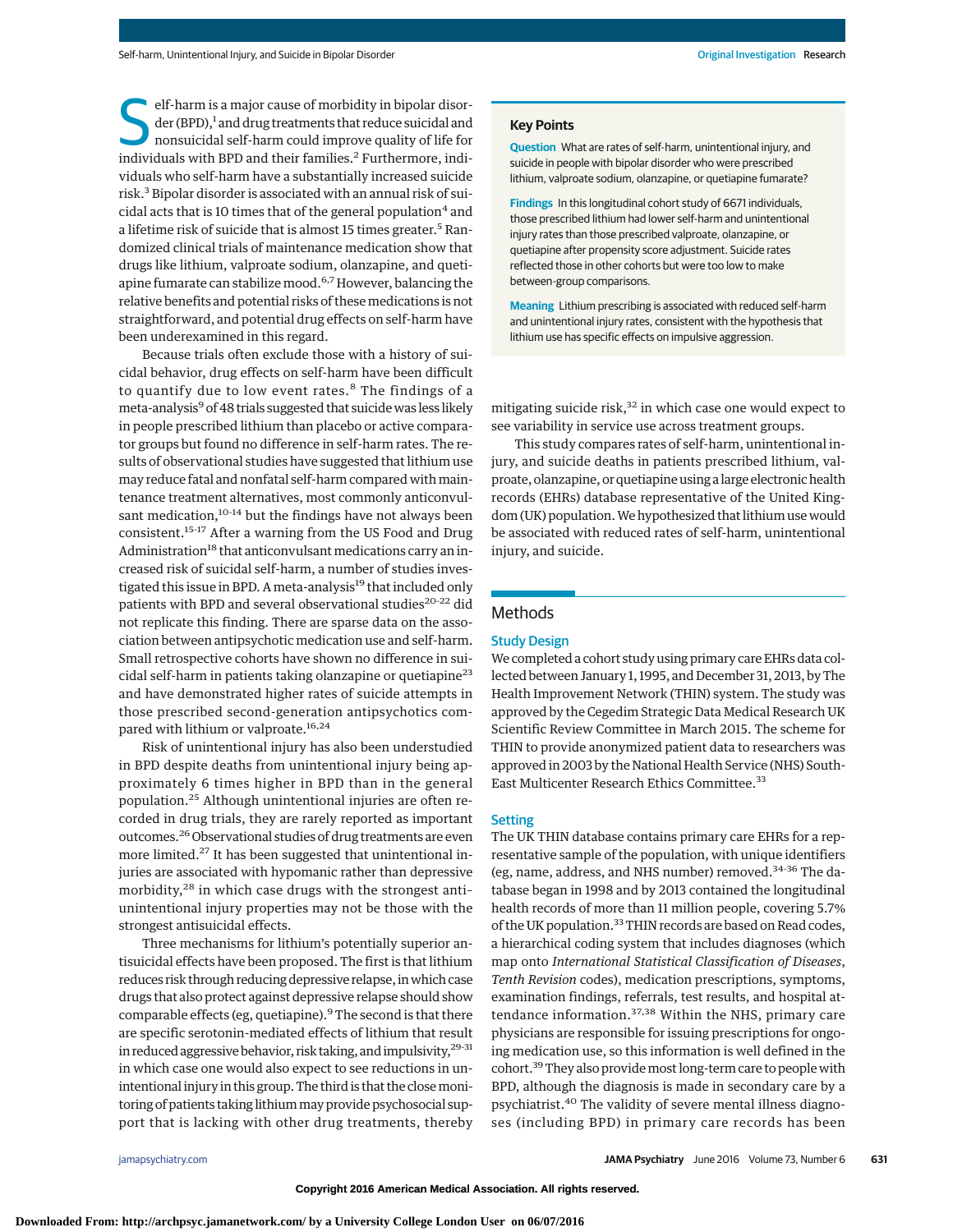established.<sup>41,42</sup> The incidence rate of BPD is similar to that of other European cohorts.<sup>43</sup>

## **Participants**

All individuals 16 years or older with a diagnosis of BPD were considered for inclusion in the cohort. They were included if they received 2 or more consecutive prescriptions for treatment lasting 28 days or longer of lithium, valproate, olanzapine, or quetiapine prescribed after December 31, 1994, or after the date at which the medical records met recognized quality assurance criteria for mortality recording and computer use.<sup>44,45</sup> These drugs were selected because they are suggested maintenance treatments in several guidelines internationally.<sup>40,46-48</sup> They are the most commonly used in the UK,<sup>49</sup> reflecting the recommendation for first-line treatment by the National Institute for Health and Care Excellence during most of the study period.50 The minimum duration of treatment was chosen, in line with hypotheses about lithium's early effect on suicidal thoughts and behavior.<sup>51</sup>

To remove patients with multiple drug exposures, individuals were excluded if they were prescribed more than 1 study drug at the start of follow-up or in the 28 days preceding this date. Individuals receiving a diagnosis of schizophrenia or schizoaffective disorder after their BPD diagnosis were excluded, but individuals could receive a later diagnosis of depression. All records for selected individuals were included.

## **Exposure**

The start of the exposure period was defined as the date of first prescription. The end of the exposure period was calculated from the number of days of medication prescribed. Individuals were considered to have a period of continuous prescribing if another prescription for the same drug was issued within 3 months of the calculated end date. To account for the potential destabilizing effects of stopping the study drug, 3 months was then added to the end of each calculated drug exposure period, during which an outcome event was still considered to be associated with the drug treatment.<sup>52</sup> Individuals could not reenter the cohort once they had left and could not contribute to more than 1 study drug (permitting the outcome to be assigned to a specific drug). Patients were censored if they left the primary care practice, died of nonsuicide causes, or reached the end of follow-up (December 31, 2013).

#### **Outcomes**

The primary outcome of interest was emergency department or primary care attendance for self-harm during the period of drug exposure and the 3 months afterward. This outcome included Read codes for intentional poisoning, intentional selfinjurious behavior, and self-harm acts of uncertain intent. The positive predictive value of this outcome in THIN has been shown to be 97%.<sup>20</sup> It was not possible to separate nonsuicidal self-harm from self-harm with suicidal intent or to grade the event's severity. However, our unitary categorization of nonsuicidal and suicidal self-harm is consistent with UK research norms.<sup>53</sup> Secondary outcomes were unintentional injury (eg, falls or motor vehicle crashes) seen in primary or secondary care and a record of the patient's suicide during this period, defined in line with previous research.<sup>20</sup>

#### Propensity Score Estimation

We developed a propensity score (PS) model based on factors decided a priori and according to existing research and clinical experience that were likely to affect the physician's prescribing choice.<sup>40,54,55</sup> This approach attempts to limit confounding and aims to replicate a randomized experiment as closely as possible by obtaining treatment groups with similar distributions of known covariates.<sup>56,57</sup> Included variables were sex, age at the start of treatment with the study drug, year of entry to the cohort, race/ethnicity (grouped as white, black, Asian, mixed, or other, with missing values coded as white),<sup>37</sup> cardiovascular disease diagnosis before baseline, hypertension, chronic kidney disease at baseline, history of hypothyroidism or hyperthyroidism, history of liver disease, type 2 diabetes mellitus, epilepsy, alcohol use (grouped as none or low, moderate or heavy, or dependence), history of illicit drug use, smoking status (grouped as never smoker, exsmoker, or current smoker), body mass index (BMI, calculated as weight in kilograms divided by height in meters squared) (grouped as healthy weight, overweight [BMI 25-30], or obese [BMI >30]), anxiety symptoms or diagnosis before baseline, depressive symptoms or diagnosis before baseline, sleep disturbance before baseline, treatment with the study drug at or before baseline, and history of previous self-harm. For demographic and health-related covariates, the entire medical record before baseline was reviewed (potentially including records preceding 1988, when paper records were transposed to EHRs). For BMI, alcohol use, and smoking status, the most proximate data in the 5 years before baseline were used.

#### Statistical Analysis

Cox proportional hazards regression analyses were conducted comparing rates of self-harm, unintentional injury, and suicide in the 4 treatment groups. Time to adverse outcome was summarized by Kaplan-Meier curves. Analysis of Schoenfeld residuals was completed to test the assumption of proportional hazards.<sup>58</sup> The PS was calculated by multinomial logistic regression using the covariates described as independent variables and drug treatment as the dependent variable. The PS was used as a linear term in a Cox proportional hazards regression analysis. A 1:1 PS-matched analysis was also completed, with each patient in the valproate, olanzapine, or quetiapine group matched to a lithium group patient with a 0.01 caliper, dropping all other patients from the analysis. These 2 approaches to PS analysis have different strengths: the adjusted analysis may be more generalizable and is a more efficient use of the data (because no patients are dropped), while the matched analysis may provide a more valid estimate of treatment effect because only patients with similar observed characteristics are included.59,60 Both adjusted and matched PS models were also adjusted for time-updated variables (age and calendar year) and clustering of patients by primary care practice. All analyses were completed using statistical software (Stata, version 14; StataCorp LP).<sup>61</sup>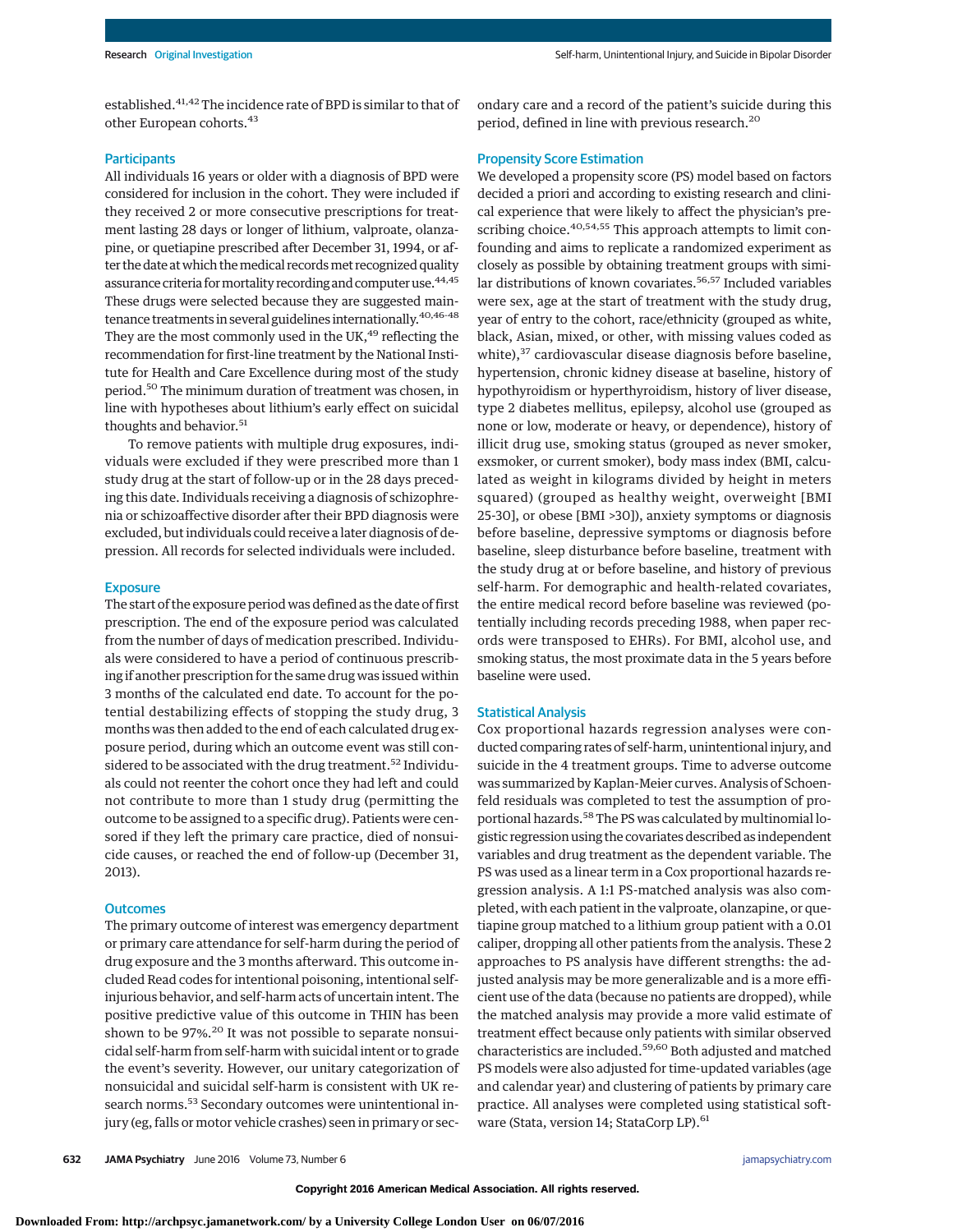## Results

#### Clinical and Demographic Features

Of the 14 396 individuals with a diagnosis of BPD, 6671 were included in the cohort, with 2148 prescribed lithium, 1670 prescribed valproate, 1477 prescribed olanzapine, and 1376 prescribed quetiapine (Figure 1). The characteristics of these patients are summarized in Table 1. Drug exposure ranged from 28 days to 17 years 11 days. People prescribed lithium tended to be older than those taking other study drugs, with more years of follow-up data. These individuals were less likely to have records of depression, anxiety, or self-harm before entry into the cohort. Individuals prescribed lithium had no more contacts with primary care services during follow-up than individuals prescribed other drugs.

### Self-harm

The rate of self-harm reported to primary care physicians in individuals prescribed maintenance mood stabilizer medication for BPD was 340 (95% CI, 313-370) per 10 000 personyears at risk (PYAR). In unadjusted analysis, self-harm rates were reduced in people taking lithium compared with those taking valproate, olanzapine, or quetiapine (Table 2 and Figure 2). This finding was also the case after adjustment for PS, age, calendar year, and primary care practice (hazard ratio [HR], 1.40; 95% CI, 1.12-1.74 for valproate, olanzapine, or quetiapine vs lithium). After 1:1 PS matching with lithium, rates of self-harm remained higher in individuals prescribed valproate (n = 1186) (HR, 1.31; 95% CI, 1.01-1.70), olanzapine (n = 1100) (HR, 1.33; 95% CI, 1.01-1.75), and quetiapine (n = 790) (HR, 1.36; 95% CI, 1.00-1.87). One-to-one matching of individuals taking lithium with those taking any other study drug showed higher self-harm rates in the nonlithium group (n = 1501) (HR, 1.51; 95% CI, 1.21-1.88).

#### Unintentional Injury

The rate of unintentional injury was 616 (95% CI, 579-656) per 10 000 PYAR. Rates of unintentional injury were lower in people taking lithium compared with those taking valproate or quetiapine but not olanzapine in unadjusted, PS-adjusted, and PS-matched analyses (Table 2). Individuals prescribed lithium had lower unintentional injury rates compared with those taking other study mood stabilizers, whether after adjustment for PS, calendar year, age, and primary care practice (HR, 1.26; 95% CI, 1.07-1.47) or after 1:1 PS matching with people taking valproate, olanzapine, or quetiapine (HR, 1.19; 95% CI, 1.01-1.41).

## Suicide

The rate of suicide deaths in the cohort was 14 (95% CI, 9-21) per 10 000 PYAR. The number of suicides was too low to show differences by individual drugs. The HR point estimate for suicide was elevated for all other study drugs compared with lithium, but 95% CIs overlapped unity, indicating no effect (unadjusted HR, 2.60; 95% CI, 0.96-7.03 and PS-adjusted HR, 2.86; 95% CI, 0.88-9.26) (Table 2).

Mood stabilizer is defined as antipsychotic or anticonvulsant medication.

#### **Discussion**

To our knowledge, this investigation is the largest naturalistic longitudinal study of fatal and nonfatal self-harm rates in individuals with BPD treated with lithium, valproate, olanzapine, or quetiapine. We found increased rates of self-harm in individuals prescribed valproate, olanzapine, or quetiapine compared with those prescribed lithium. We did not find differences in rates among valproate, olanzapine, and quetiapine. This association remained after PS adjustment and PS matching. We also found reduced rates of unintentional injury in those prescribed lithium, an important association that has not been widely investigated or found previously. We did not find differences in rates of suicide because of the small number of suicides in the cohort. However, the point estimates for rates of suicide among individuals taking lithium or valproate matched those found in the US retrospective cohort study by Goodwin et al<sup>10</sup> (7 per 10 000 PYAR and 17 per 10 000 PYAR, respectively) and are similar to other findings.<sup>11</sup>

The lower rates of self-harm in those prescribed lithium may be due either to improved mood stabilization compared with other treatments or specific effects on impulsive aggression and risk taking. The similarity of the negative association between lithium use and unintentional injury and that between lithium use and self-harm supports the latter hypothesis because there is little reason to expect that lower rates of depressive symptoms would reduce unintentional injury.28 Also, there is scant evidence that lithium is superior to quetiapine in preventing depressive episode relapse.<sup>7</sup>

Our study had notable strengths and limitations. This study uses a large, nationally representative sample to examine rates of fatal and nonfatal self-harm and unintentional injury. The use of EHRs to capture those episodes of self-harm managed entirely in primary care, as well as those admitted to secondary care, captures the true burden of self-harm morbidity both in the community and hospital presentation. Therefore, rates of recorded self-harm in our study were slightly higher than

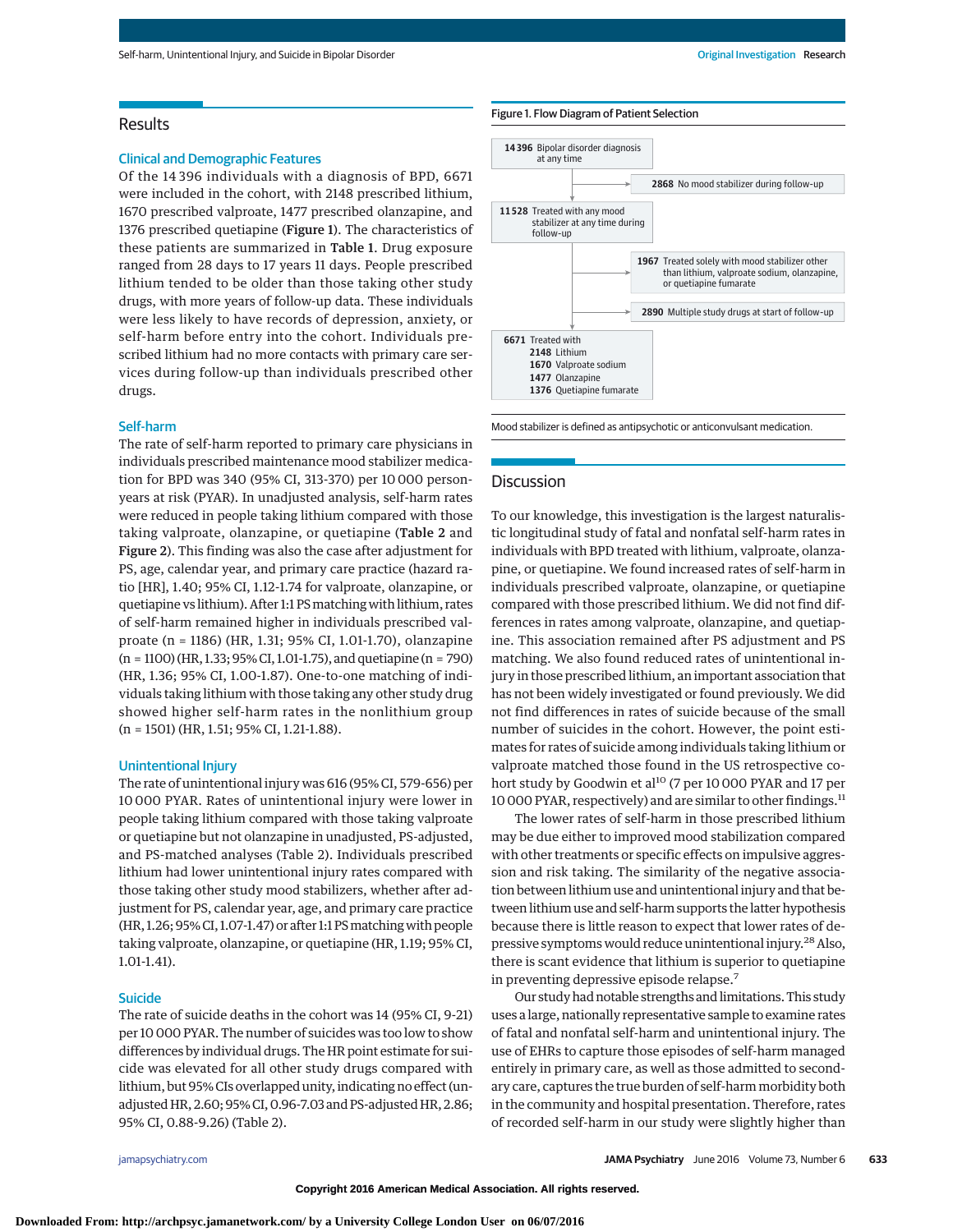| Table 1. Cohort Characteristics by Mood Stabilizer Treatment |                         |                                         |                                   |                                     |  |  |  |  |
|--------------------------------------------------------------|-------------------------|-----------------------------------------|-----------------------------------|-------------------------------------|--|--|--|--|
| Variable                                                     | Lithium<br>$(n = 2148)$ | <b>Valproate Sodium</b><br>$(n = 1670)$ | <b>Olanzapine</b><br>$(n = 1477)$ | Quetiapine Fumarate<br>$(n = 1376)$ |  |  |  |  |
| Female sex, No. (%)                                          | 1287 (59.9)             | 911 (54.6)                              | 791 (53.6)                        | 959 (69.7)                          |  |  |  |  |
| Age, median (IQR), y                                         | 46.28 (35.70-60.67)     | 42.31 (31.95-54.80)                     | 41.01 (32.03-53.08)               | 38.08 (29.30-48.71)                 |  |  |  |  |
| Duration of drug exposure, median (IQR), y                   | $2.03(0.77-4.86)$       | $1.48(0.65-3.35)$                       | $1.28(0.59-3.29)$                 | $1.06(0.56 - 2.26)$                 |  |  |  |  |
| Nonwhite racial/ethnic background, No. (%)                   | 55(2.6)                 | 85(5.1)                                 | 78 (5.3)                          | 43(3.1)                             |  |  |  |  |
| Primary care contacts per year, median (IQR)                 | 11.14 (7.36-19.92)      | 12.51 (7.36-19.95)                      | 11.94 (7.08-19.55)                | 14.61 (9.21-22.55)                  |  |  |  |  |
| Physical health characteristics at baseline, No. (%)         |                         |                                         |                                   |                                     |  |  |  |  |
| Cardiovascular disease history                               | 124(5.8)                | 121(7.2)                                | 68 (4.6)                          | 53(3.9)                             |  |  |  |  |
| Thyroid disease                                              | 234 (10.9)              | 130(7.8)                                | 92(6.2)                           | 87(6.3)                             |  |  |  |  |
| Liver disease                                                | 33(1.5)                 | 40(2.4)                                 | 36(2.4)                           | 19(1.4)                             |  |  |  |  |
| Type 2 diabetes mellitus                                     | 108(5.0)                | 140(8.4)                                | 45(3.0)                           | 86(6.3)                             |  |  |  |  |
| Obesity <sup>a</sup>                                         | 896 (41.7)              | 716 (42.9)                              | 509 (34.5)                        | 609 (44.3)                          |  |  |  |  |
| Hypertension                                                 | 184(8.6)                | 173(10.4)                               | 103(7.0)                          | 130(9.4)                            |  |  |  |  |
| Epilepsy                                                     | 43(2.0)                 | 132(7.9)                                | 50(3.4)                           | 49(3.6)                             |  |  |  |  |
| Moderate to heavy alcohol use                                | 1189 (55.4)             | 899 (53.8)                              | 791 (53.6)                        | 708 (51.5)                          |  |  |  |  |
| Current smoker                                               | 711 (33.1)              | 652 (39.0)                              | 632 (42.8)                        | 567 (41.2)                          |  |  |  |  |
| Illicit drug use history                                     | 93(4.3)                 | 148 (8.9)                               | 179(12.1)                         | 160(11.6)                           |  |  |  |  |
| Mental health characteristics at baseline, No. (%)           |                         |                                         |                                   |                                     |  |  |  |  |
| Previous suicidal or nonsuicidal self-harm                   | 468 (21.8)              | 424 (25.4)                              | 349 (23.6)                        | 473 (34.4)                          |  |  |  |  |
| Sleep problems                                               | 200(9.3)                | 197(11.8)                               | 191 (12.9)                        | 230(16.7)                           |  |  |  |  |
| Depression symptoms or diagnosis                             | 1238 (57.6)             | 990 (59.3)                              | 915(61.9)                         | 1015 (73.8)                         |  |  |  |  |
| Anxiety symptoms or diagnosis                                | 144(6.7)                | 150(9.0)                                | 137(9.3)                          | 201(14.6)                           |  |  |  |  |
| Previous exposure to drug                                    | 1731 (80.6)             | 1157 (69.3)                             | 886 (60.0)                        | 847 (61.6)                          |  |  |  |  |

Abbreviation: IQR, interquartile range.

a Obesity is defined as body mass index exceeding 30, calculated as weight in kilograms divided by height in meters squared.

| Variable                      | Lithium       | Valproate Sodium    | Olanzapine          | Quetiapine Fumarate | Valproate, Olanzapine, or<br>Quetiapine |
|-------------------------------|---------------|---------------------|---------------------|---------------------|-----------------------------------------|
| Self-harm                     |               |                     |                     |                     |                                         |
| Events, No.                   | 146           | 152                 | 137                 | 128                 | 417                                     |
| <b>PYAR</b>                   | 7106          | 3876                | 3353                | 2200                | 9430                                    |
| Rate per 10 000 PYAR (95% CI) | 205 (175-241) | 392 (334-460)       | 409 (345-483)       | 582 (489-692)       | 442 (402-487)                           |
| Unadjusted HR (95% CI)        | 1 [Reference] | $1.68(1.34-2.12)$   | $1.76(1.39-2.23)$   | $2.21(1.74-2.82)$   | $1.84(1.52 - 2.23)$                     |
| Model 1 HR (95% CI)           | 1 [Reference] | $1.39(1.08-1.78)$   | $1.39(1.07-1.79)$   | $1.52(1.15-2.01)$   | $1.40(1.12-1.74)$                       |
| Model 2 HR (95% CI)           | 1 [Reference] | $1.31(1.01-1.70)$   | $1.33(1.01-1.75)$   | $1.36(1.00-1.87)$   | $1.51(1.21-1.88)$                       |
| Unintentional Injury          |               |                     |                     |                     |                                         |
| Events, No.                   | 388           | 255                 | 190                 | 154                 | 599                                     |
| <b>PYAR</b>                   | 6615          | 3801                | 3366                | 2179                | 93.46                                   |
| Rate per 10 000 PYAR (95% CI) | 583 (528-644) | 669 (592-757)       | 569 (494-655)       | 705 (602-825)       | 641 (592-694)                           |
| Unadjusted HR (95% CI)        | 1 [Reference] | $1.18(1.01-1.39)$   | $1.00(0.84-1.19)$   | $1.29(1.06-1.56)$   | $1.13(1.00-1.29)$                       |
| Model 1 HR (95% CI)           | 1 [Reference] | $1.32(1.10-1.58)$   | $1.14(0.95-1.37)$   | $1.34(1.07-1.69)$   | $1.26(1.07-1.47)$                       |
| Model 2 HR (95% CI)           | 1 [Reference] | $1.34(1.09-1.65)$   | $1.17(0.94-1.47)$   | $1.44(1.09-1.91)$   | $1.19(1.01-1.41)$                       |
| Suicide <sup>b</sup>          |               |                     |                     |                     |                                         |
| Events, No.                   | 5             | $\overline{7}$      | $\overline{7}$      | 5                   | 19                                      |
| <b>PYAR</b>                   | 7301          | 4043                | 3496                | 2308                | 9840                                    |
| Rate per 10 000 PYAR (95% CI) | $7(3-16)$     | $17(8-36)$          | $20(9-42)$          | $22(9-52)$          | $19(12-32)$                             |
| Unadjusted HR (95% CI)        | 1 [Reference] | $2.35(0.74 - 7.46)$ | $2.73(0.86 - 8.64)$ | $2.85(0.81-10.06)$  | $2.60(0.96 - 7.03)$                     |
| Model 1 HR (95% CI)           | 1 [Reference] | $2.71(0.75-9.80)$   | 3.18 (0.86-11.73)   | 3.01 (0.68-13.38)   | $2.86(0.88-9.26)$                       |

Abbreviations: HR, hazard ratio; PYAR, person-years at risk.

a Model 1 is adjusted for propensity score, clustering by primary care practice, age, and calendar year. Model 2 is propensity score-matched (pairwise matching with lithium) and adjusted for clustering by primary care practice, age, and calendar year.

<sup>b</sup> Too few events for propensity score–matched analysis.

**634 JAMA Psychiatry** June 2016 Volume 73, Number 6 **(Reprinted)** and properties a structure of the structure of the structure of the structure of the structure of the structure of the structure of the structure of the str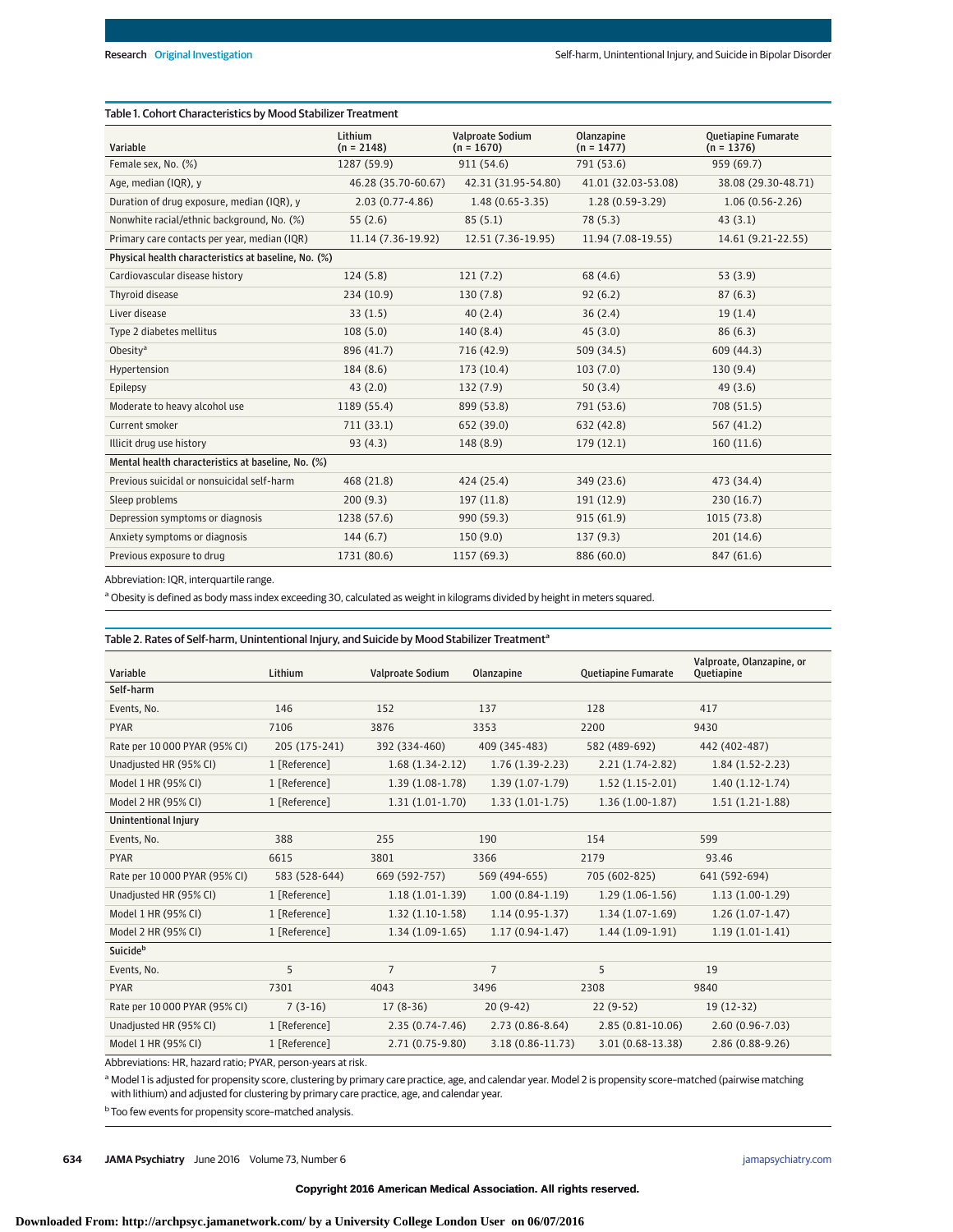Self-harm, Unintentional Injury, and Suicide in Bipolar Disorder **Community** Communication Research Original Investigation Research





Shown are unadjusted Kaplan-Meier estimates of cumulative self-harm, with shaded areas showing 95% CIs.

those in previous cohort studies.<sup>10,62</sup> As in any analysis of health records, this study would have missed episodes of untreated and unreported self-harm: only population survey methods could capture these episodes, and estimates generated in this manner are prone to response biases. The number of suicides was low, so we were unable to examine differences in rates between drugs. It is possible that misclassification or nonrecording of suicides occurred. However, similarities with other cohorts suggest that this limitation is not a major problem,<sup>10,11</sup> and there is no evidence to indicate that misclassification of cause of death would be differential by drug. Exposure time was foreshortened because of both left truncation (eg, practices joining THIN later than 1995) and right censoring (eg, switch to or addition of another drug, patients leaving the primary care practice, or dying of nonsuicide causes). This censoring was equally distributed by exposure drug.

Potential biases relating to selection into the study should have been avoided by the use of contemporaneous, representative medical records, as well as information bias minimized by the use of THIN's detailed and well-recorded prescribing data as the exposure. However, exposure to the study drug is approximated through prescriptions issued and may not reflect how the patient used the medication. It is possible that erratic adherence is more likely for drugs other than lithium (because lithium is more closely monitored through regular blood tests) and may have contributed to lithium's perceived superiority. However, these patients had no more physician contacts than those taking other medication, all individuals had to fill more than 1 prescription during their follow-up period (suggesting drug adherence), and other longitudinal cohort studies have not shown differential adherence.<sup>63</sup> Because people taking lithium tended to be older, suicides could have occurred in this group before the start of follow-up, thus reducing the observed rate relative to other treatment groups. However, this occurrence should not be the case in thematched analysis.

Through PS adjustment and PS matching, we attempted to account for potential confounding, including confounding duce similar results. Despite the numerous variables included in the PS, it is possible that residual confounding remained. It may be that important sociodemographic or clinical factors were not captured by the score, and we cannot confirm balance of unobserved covariates.<sup>64,65</sup> Notably, detailed information on educational level and individual socioeconomic status is lacking from the database. However, although these covariates are likely to be associated with self-harm, unintentional injury, and suicide, they should not be associated with treatment allocation. For these (or any) unmeasured covariates to have an important effect on the results, they would have to be strongly associated with exposure and outcome and be independent of covariates included in the PS.<sup>66,67</sup>

by indication, and it is reassuring that both analyses pro-

Previously, it has been shown that a combination of lithium and valproate was associated with the lowest rate of suicide attempt.<sup>16</sup> This group (and other combinations) were excluded from our study because we wanted to examine the association with monotherapy; in fact, treatment with this combination was rare despite recommendations for its use.<sup>68</sup>

# **Conclusions**

In this representative UK study, individuals with BPD who were prescribed lithium had lower rates of self-harm and unintentional injury than those with BPD receiving other commonly prescribed maintenance treatments. Contrary to the warning from the US Food and Drug Administration,<sup>18</sup> we did not find higher self-harm rates in those prescribed valproate than those receiving other (nonlithium) maintenance drug treatments. These findings are important because they support and augment the existing evidence from randomized clinical trials and smaller cohort studies. Self-harm, unintentional injury, and suicide are important morbidity and mortality outcomes in BPD that appear to be amenable to modification through appropriate drug treatment.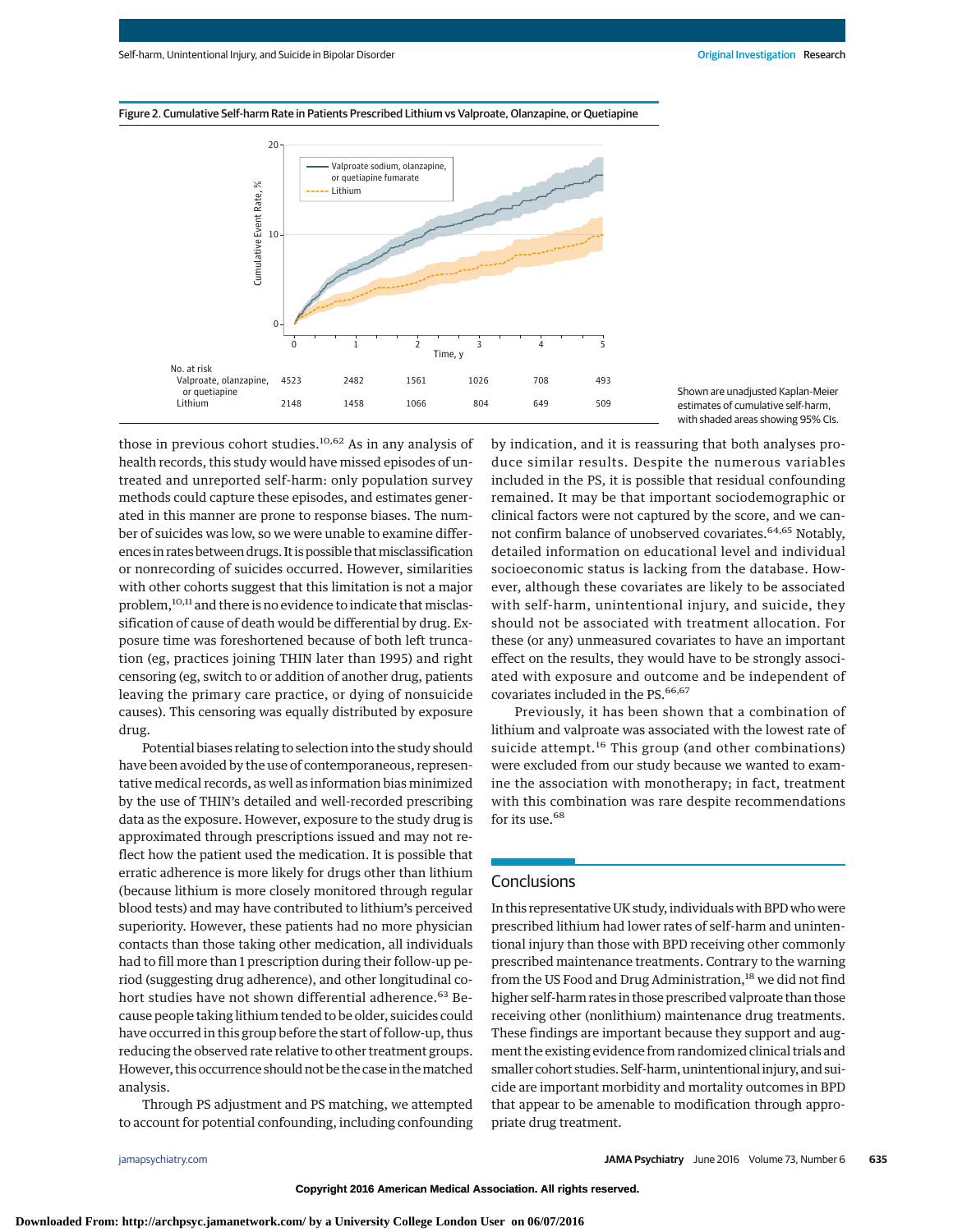#### ARTICLE INFORMATION

**Submitted for Publication:** December 10, 2015; final revision received January 22, 2016; accepted February 15, 2016.

#### **Published Online:** May 11, 2016. doi[:10.1001/jamapsychiatry.2016.0432.](http://jama.jamanetwork.com/article.aspx?doi=10.1001/jamapsychiatry.2016.0432&utm_campaign=articlePDF%26utm_medium=articlePDFlink%26utm_source=articlePDF%26utm_content=jamapsychiatry.2016.0432)

**Author Contributions:** Dr Hayes had full access to all the data in the study and takes responsibility for the integrity of the data and the accuracy of the data analysis.

Study concept and design: All authors. Acquisition, analysis, or interpretation of data: Hayes, Pitman, Marston, Walters, King, Osborn. Drafting of the manuscript: Hayes. Critical revision of the manuscript for important intellectual content: All authors. Statistical analysis: Hayes, Marston.

#### **Conflict of Interest Disclosures:** None reported.

**Funding/Support:** Dr Hayes is supported by Medical Research Council Population Health Scientist Fellowship MR/K021362/1.

**Role of the Funder/Sponsor:** The funding organization had no role in the design or conduct of the study; collection, management, analysis, or interpretation of the data; preparation, review, or approval of the manuscript; and decision to submit the manuscript for publication.

#### **REFERENCES**

**1**. Singhal A, Ross J, Seminog O, Hawton K, Goldacre MJ. Risk of self-harm and suicide in people with specific psychiatric and physical disorders: comparisons between disorders using English national record linkage. J R Soc Med[. 2014;107\(5\):](http://www.ncbi.nlm.nih.gov/pubmed/24526464) [194-204.](http://www.ncbi.nlm.nih.gov/pubmed/24526464)

**2**. Berghöfer A. Lithium and suicide. BMJ[. 2013;347:](http://www.ncbi.nlm.nih.gov/pubmed/23843554) [f4449.](http://www.ncbi.nlm.nih.gov/pubmed/23843554)

**3**. Owens D, Horrocks J, House A. Fatal and non-fatal repetition of self-harm: systematic review. Br J Psychiatry[. 2002;181\(3\):193-199.](http://www.ncbi.nlm.nih.gov/pubmed/12204922)

**4**. Baldessarini RJ, Pompili M, Tondo L. Suicide in bipolar disorder: risks and management. [CNS Spectr](http://www.ncbi.nlm.nih.gov/pubmed/16816785). [2006;11\(6\):465-471.](http://www.ncbi.nlm.nih.gov/pubmed/16816785)

**5**. Hayes JF, Miles J, Walters K, King M, Osborn DP. A systematic review and meta-analysis of premature mortality in bipolar affective disorder. Acta Psychiatr Scand[. 2015;131\(6\):417-425.](http://www.ncbi.nlm.nih.gov/pubmed/25735195)

**6**. Severus E, Taylor MJ, Sauer C, et al. Lithium for prevention of mood episodes in bipolar disorders: systematic review and meta-analysis. [Int J Bipolar](http://www.ncbi.nlm.nih.gov/pubmed/25530932) Disord[. 2014;2\(1\):15.](http://www.ncbi.nlm.nih.gov/pubmed/25530932)

**7**. Miura T, Noma H, Furukawa TA, et al. Comparative efficacy and tolerability of pharmacological treatments in the maintenance treatment of bipolar disorder: a systematic review and network meta-analysis. [Lancet Psychiatry](http://www.ncbi.nlm.nih.gov/pubmed/26360999). [2014;1\(5\):351-359.](http://www.ncbi.nlm.nih.gov/pubmed/26360999)

**8**. Perlis RH. Hard outcomes: clinical trials to reduce suicide. Am J Psychiatry[. 2011;168\(10\):1009-](http://www.ncbi.nlm.nih.gov/pubmed/21969041) [1011.](http://www.ncbi.nlm.nih.gov/pubmed/21969041)

**9**. Cipriani A, Hawton K, Stockton S, Geddes JR. Lithium in the prevention of suicide in mood disorders: updated systematic review and meta-analysis. BMJ[. 2013;346:f3646.](http://www.ncbi.nlm.nih.gov/pubmed/23814104)

**10**. Goodwin FK, Fireman B, Simon GE, Hunkeler EM, Lee J, Revicki D. Suicide risk in bipolar disorder during treatment with lithium and divalproex.[JAMA](http://www.ncbi.nlm.nih.gov/pubmed/13129986). [2003;290\(11\):1467-1473.](http://www.ncbi.nlm.nih.gov/pubmed/13129986)

**11**. Smith EG, Søndergård L, Lopez AG, Andersen PK, Kessing LV. Association between consistent purchase of anticonvulsants or lithium and suicide risk: a longitudinal cohort study from Denmark, 1995-2001.J Affect Disord[. 2009;117\(3\):162-167.](http://www.ncbi.nlm.nih.gov/pubmed/19243837)

**12**. Baldessarini RJ, Tondo L, Davis P, Pompili M, Goodwin FK, Hennen J. Decreased risk of suicides and attempts during long-term lithium treatment: a meta-analytic review [published correction appears in Bipolar Disord. 2007;9(3):314]. [Bipolar](http://www.ncbi.nlm.nih.gov/pubmed/17042835) Disord[. 2006;8\(5, pt 2\):625-639.](http://www.ncbi.nlm.nih.gov/pubmed/17042835)

**13**. Schou M. The effect of prophylactic lithium treatment on mortality and suicidal behavior: a review for clinicians. J Affect Disord[. 1998;50\(2-3\):](http://www.ncbi.nlm.nih.gov/pubmed/9858084) [253-259.](http://www.ncbi.nlm.nih.gov/pubmed/9858084)

**14**. Søndergård L, Lopez AG, Andersen PK, Kessing LV. Mood-stabilizing pharmacological treatment in bipolar disorders and risk of suicide. [Bipolar Disord](http://www.ncbi.nlm.nih.gov/pubmed/18199245). [2008;10\(1\):87-94.](http://www.ncbi.nlm.nih.gov/pubmed/18199245)

**15**. Marangell LB, Dennehy EB, Wisniewski SR, et al. Case-control analyses of the impact of pharmacotherapy on prospectively observed suicide attempts and completed suicides in bipolar disorder: findings from STEP-BD. [J Clin Psychiatry](http://www.ncbi.nlm.nih.gov/pubmed/18399724). [2008;69\(6\):916-922.](http://www.ncbi.nlm.nih.gov/pubmed/18399724)

**16**. Ahearn EP, Chen P, Hertzberg M, et al. Suicide attempts in veterans with bipolar disorder during treatment with lithium, divalproex, and atypical antipsychotics.J Affect Disord[. 2013;145\(1\):77-82.](http://www.ncbi.nlm.nih.gov/pubmed/22871534)

**17**. Bowden CL. Efficacy of lithium in mania and maintenance therapy of bipolar disorder. [J Clin](http://www.ncbi.nlm.nih.gov/pubmed/10826659) Psychiatry[. 2000;61\(suppl 9\):35-40.](http://www.ncbi.nlm.nih.gov/pubmed/10826659)

**18**. US Food and Drug Administration. Suicidal behavior and ideation and antiepileptic drugs. [http:](http://www.fda.gov/Drugs/DrugSafety/PostmarketDrugSafetyInformationforPatientsandProviders/ucm100190.htm) [//ow.ly/10iLkf.](http://www.fda.gov/Drugs/DrugSafety/PostmarketDrugSafetyInformationforPatientsandProviders/ucm100190.htm) Published May 5, 2009. Accessed April 5, 2016.

**19**. Redden L, Pritchett Y, Robieson W, et al. Suicidality and divalproex sodium: analysis of controlled studies in multiple indications. [Ann Gen](http://www.ncbi.nlm.nih.gov/pubmed/21244672) Psychiatry[. 2011;10\(1\):1.](http://www.ncbi.nlm.nih.gov/pubmed/21244672)

**20**. Arana A, Wentworth CE, Ayuso-Mateos JL, Arellano FM. Suicide-related events in patients treated with antiepileptic drugs. [N Engl J Med](http://www.ncbi.nlm.nih.gov/pubmed/20818889). [2010;363\(6\):542-551.](http://www.ncbi.nlm.nih.gov/pubmed/20818889)

**21**. Leon AC, Solomon DA, Li C, et al. Antiepileptic drugs for bipolar disorder and the risk of suicidal behavior: a 30-year observational study. [Am J](http://www.ncbi.nlm.nih.gov/pubmed/22193537) Psychiatry[. 2012;169\(3\):285-291.](http://www.ncbi.nlm.nih.gov/pubmed/22193537)

**22**. Reid S. Current use of antiepileptic drugs is associated with an increased risk of suicidality in people with depression but not in people with epilepsy or bipolar disorder. [Evid Based Ment Health](http://www.ncbi.nlm.nih.gov/pubmed/21266600). [2011;14\(1\):3.](http://www.ncbi.nlm.nih.gov/pubmed/21266600)

**23**. Koek RJ, Yerevanian BI, Mintz J. Subtypes of antipsychotics and suicidal behavior in bipolar disorder.J Affect Disord[. 2012;143\(1-3\):27-33.](http://www.ncbi.nlm.nih.gov/pubmed/22749157)

**24**. Yerevanian BI, Koek RJ, Mintz J. Bipolar pharmacotherapy and suicidal behavior, part 3: impact of antipsychotics.[J Affect Disord](http://www.ncbi.nlm.nih.gov/pubmed/17604119). 2007;103 [\(1-3\):23-28.](http://www.ncbi.nlm.nih.gov/pubmed/17604119)

**25**. Hoang U, Stewart R, Goldacre MJ. Mortality after hospital discharge for people with schizophrenia or bipolar disorder: retrospective study of linked English hospital episode statistics, 1999-2006. BMJ[. 2011;343:d5422.](http://www.ncbi.nlm.nih.gov/pubmed/21914766)

**26**. Matson JL, González ML, Smith KR, Terlonge C, Thorson RT, Dixon DR. Assessing side effects of pharmacotherapy treatment of bipolar disorder: a 20-year review of the literature. [Res Dev Disabil](http://www.ncbi.nlm.nih.gov/pubmed/16143494). [2006;27\(5\):467-500.](http://www.ncbi.nlm.nih.gov/pubmed/16143494)

**27**. Elvik R. Risk of road accident associated with the use of drugs: a systematic review and meta-analysis of evidence from epidemiological studies. Accid Anal Prev[. 2013;60:254-267.](http://www.ncbi.nlm.nih.gov/pubmed/22785089)

**28**. Khalsa HM, Salvatore P, Hennen J, Baethge C, Tohen M, Baldessarini RJ. Suicidal events and accidents in 216 first-episode bipolar I disorder patients: predictive factors. [J Affect Disord](http://www.ncbi.nlm.nih.gov/pubmed/17614135). 2008; [106\(1-2\):179-184.](http://www.ncbi.nlm.nih.gov/pubmed/17614135)

**29**. Kovacsics CE, Gottesman II, Gould TD. Lithium's antisuicidal efficacy: elucidation of neurobiological targets using endophenotype strategies. [Annu Rev Pharmacol Toxicol](http://www.ncbi.nlm.nih.gov/pubmed/18834309). 2009;49: [175-198.](http://www.ncbi.nlm.nih.gov/pubmed/18834309)

**30**. Fawcett J. Treating impulsivity and anxiety in the suicidal patient. [Ann N Y Acad Sci](http://www.ncbi.nlm.nih.gov/pubmed/11411193). 2001;932(1): [94-102.](http://www.ncbi.nlm.nih.gov/pubmed/11411193)

**31**. Müller-Oerlinghausen B, Lewitzka U. Lithium reduces pathological aggression and suicidality: a mini-review. [Neuropsychobiology](http://www.ncbi.nlm.nih.gov/pubmed/20453534). 2010;62(1):43- [49.](http://www.ncbi.nlm.nih.gov/pubmed/20453534)

**32**. Tondo L, Baldessarini RJ. Long-term lithium treatment in the prevention of suicidal behavior in bipolar disorder patients. [Epidemiol Psichiatr Soc](http://www.ncbi.nlm.nih.gov/pubmed/20034193). [2009;18\(3\):179-183.](http://www.ncbi.nlm.nih.gov/pubmed/20034193)

**33**. IMS Health. Statistics. [http://www.epic-uk.org](http://www.epic-uk.org/our-data/statistics.shtml) [/our-data/statistics.shtml.](http://www.epic-uk.org/our-data/statistics.shtml) Accessed January 14, 2015.

**34**. Blak B, Thompson M, Bourke A. National representativeness and data quality of The Health Improvement Network (THIN) database of primary care information for epidemiological research. Paper presented at: 9th Annual Conference of the UK Federation of Primary Care Research Organisations; November 27, 2006; Liverpool, England.

**35**. Blak BT, Thompson M, Dattani H, Bourke A. Generalisability of The Health Improvement Network (THIN) database: demographics, chronic disease prevalence and mortality rates. [Inform Prim](http://www.ncbi.nlm.nih.gov/pubmed/22828580) Care[. 2011;19\(4\):251-255.](http://www.ncbi.nlm.nih.gov/pubmed/22828580)

**36**. Lis Y, Mann RD. The VAMP Research multi-purpose database in the U.K. [J Clin Epidemiol](http://www.ncbi.nlm.nih.gov/pubmed/7897464). [1995;48\(3\):431-443.](http://www.ncbi.nlm.nih.gov/pubmed/7897464)

**37**. Chisholm J. The Read clinical classification. [BMJ](http://www.ncbi.nlm.nih.gov/pubmed/2344534). [1990;300\(6732\):1092.](http://www.ncbi.nlm.nih.gov/pubmed/2344534)

**38**. Davé S, Petersen I. Creating medical and drug code lists to identify cases in primary care databases. [Pharmacoepidemiol Drug Saf](http://www.ncbi.nlm.nih.gov/pubmed/19455565). 2009;18 [\(8\):704-707.](http://www.ncbi.nlm.nih.gov/pubmed/19455565)

**39**. Health and Social Care Information Centre. Prescriptions Dispensed in the Community, Statistics for England: 2001-2011. Leeds, England: Health and Social Care Information Centre; July 31, 2012.

**40**. National Collaborating Centre for Mental Health. Bipolar Disorder: The Management of Bipolar Disorder in Adults, Children and Adolescents. Leicester, England: British Psychological Society; 2014. NICE Clinical Guidelines CG185.